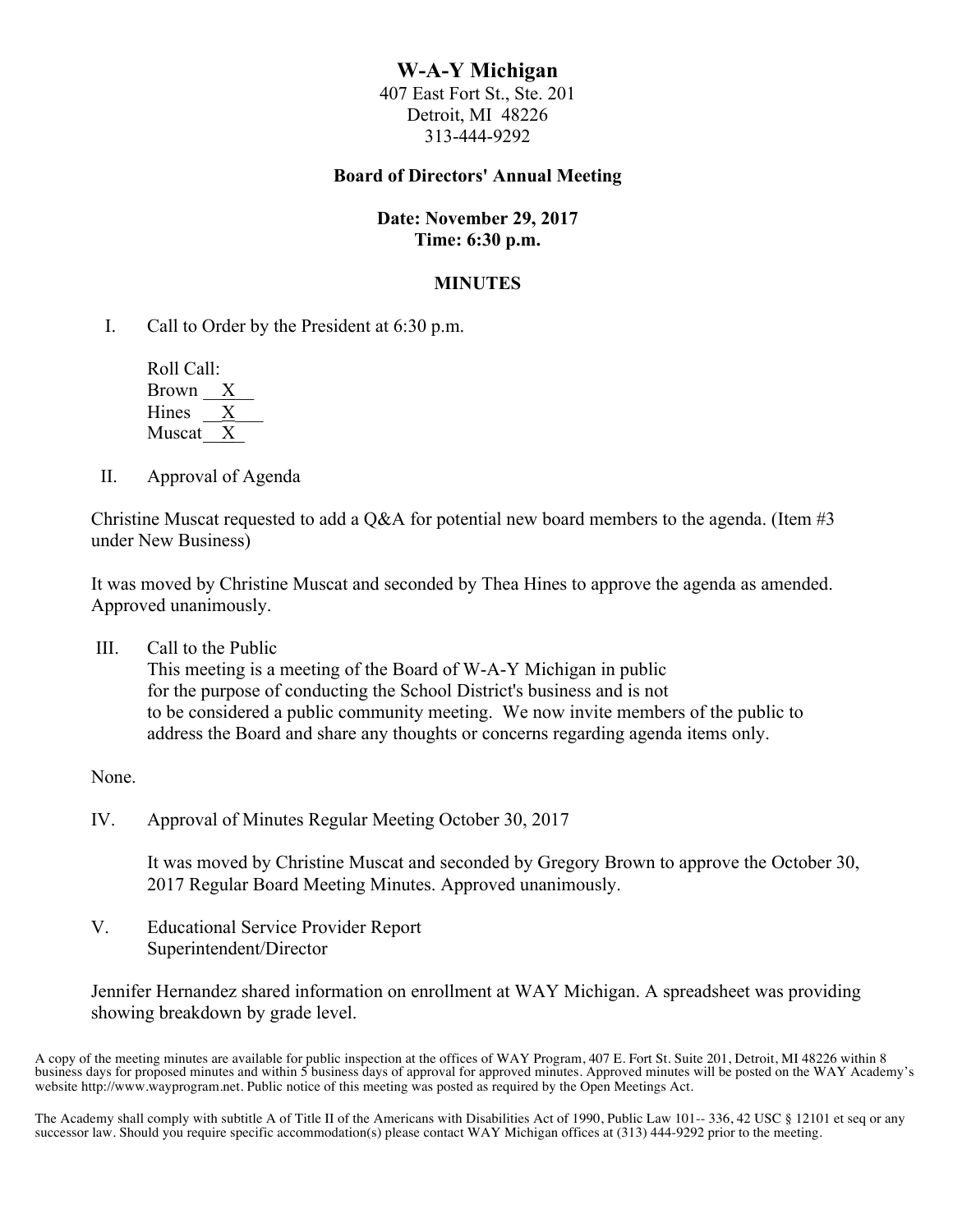# **W-A-Y Michigan**

## 407 East Fort St., Ste. 201 Detroit, MI 48226 313-444-9292

We are now doing about 10 live sessions per week. After each session, staff are following up with researchers to ensure all are turning in work and completing the project.

Ms. Hernandez shared information on credit attainment with our WAY Michigan researchers.

Two students are dual enrolled (One is attending Kensington Valley Community College, and the other is attending Macomb County Community College).

WAY Michigan received a \$10,000 Title IV grant to purchase ALEXS, Let's Go Learn, and provide a Stipend for a College and Career Coach.

We've graduated nearly 20 researchers this fall.

Ms. Hines asked if there is a plan for the researchers who are showing low credit attainment. Ms. Hernandez shared that she is working closely with staff to boost the credit attainment and shared on supports that have been put in place to increase the researcher credit attainment.

Discussion was held around researchers and their lack of interest in having a graduation ceremony.

- VI. Treasurer Report
	- A. Discussion Items:
		- 1. October 2017 Financial Reports

Kelli Glenn shared the October 2017 Financial Reports with the board and provided a handout to them. Ms. Glenn went through the financial report with the board and shared on items they should always be checking when reviewing the monthly Financial Reports. Ms. Glenn shared she will be presenting a budget amendment at the next board meeting reflecting pupil enrollment. Board asked for update as to whether or not we are wrapped up at the Pontiac site. Ms. Glenn shared the only outstanding item for the Pontiac site is a security deposit, which should be coming back to the Academy soon. Board asked for an update on the WAY Michigan site at the Globe Building. Ms. Glenn shared we are currently negotiating the lease for this space. Ms. Glenn shared that once the lease has been negotiated, it will be presented to the board for approval.

- B. Actions Items:
	- 1. Accept October 2017 Financial Reports

It was moved by Christine Muscat and seconded by Thea Hines to accept the October 2017 Financial Report as presented. Approved unanimously.

VII. Correspondence

A copy of the meeting minutes are available for public inspection at the offices of WAY Program, 407 E. Fort St. Suite 201, Detroit, MI 48226 within 8 business days for proposed minutes and within 5 business days of approval for approved minutes. Approved minutes will be posted on the WAY Academy's website http://www.wayprogram.net. Public notice of this meeting was posted as required by the Open Meetings Act.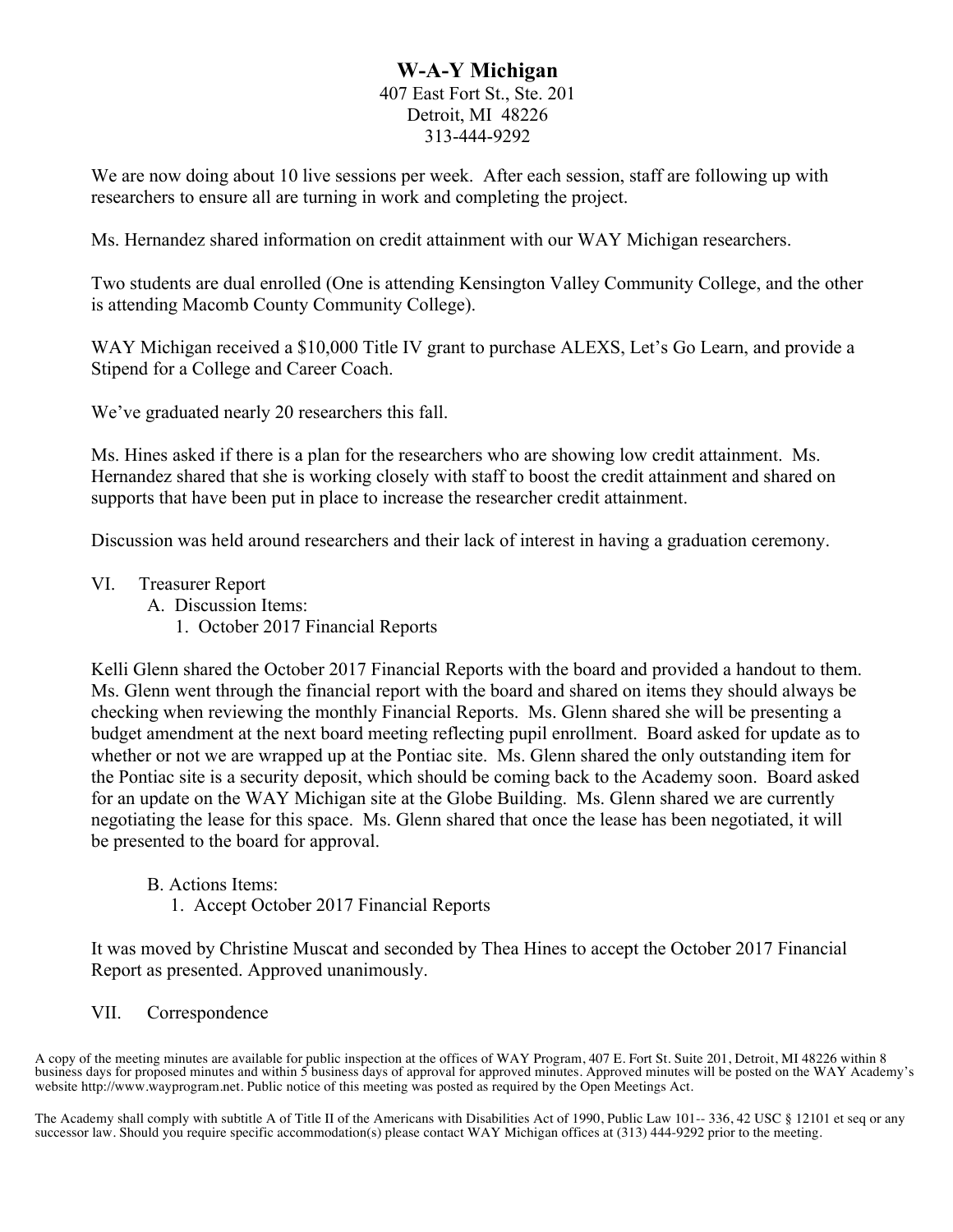# **W-A-Y Michigan** 407 East Fort St., Ste. 201 Detroit, MI 48226 313-444-9292

Jennifer Hernandez shared on the non-compliance corrective action report that she had to submit to Central Michigan University. She shared that the CMU representative shared that Ms. Hernandez would need to address these issues student by student in the corrective action report. Ms. Hernandez asked Ms. Brown (CMU) for guidance on establishing a process to assess the new students who enroll at the end of the testing cycle. Ms. Brown shared she would not be able to provide guidance on this and referred Ms. Hernandez to call Sherry Betcher at CMU directly for additional guidance. Board requested an update once Ms. Hernandez has contacted Sherry Betcher.

VIII. Central Michigan University liaison updates

Megan Brown provided Gregory Brown with his wall and name plaque(s) offering congratulations to him as the newest board member.

Ms. Brown shared that the current CMU executive director is retiring (Cindy Shumacher). Corey Northup will be transitioning into this role as an interim position.

CMU is still working on Continued Board Development and will be offering a webinar on December 11, 2017 at 4:00 pm. The webinar will be discussing Board governance and structure.

IX. Old Business

A. Discussion Items:

None.

B. Action Items:

None.

X. New Business

A: Discussion Items:

1. Charter Contract Amendment No. 7

Ms. Hernandez shared this information with the board and shared we currently have this in our contract. We will need this information to be included in the new contract.

> 2. Organization Meeting Actions – Election of Officers and Motions (Motions List attached)

A copy of the meeting minutes are available for public inspection at the offices of WAY Program, 407 E. Fort St. Suite 201, Detroit, MI 48226 within 8 business days for proposed minutes and within 5 business days of approval for approved minutes. Approved minutes will be posted on the WAY Academy's website http://www.wayprogram.net. Public notice of this meeting was posted as required by the Open Meetings Act.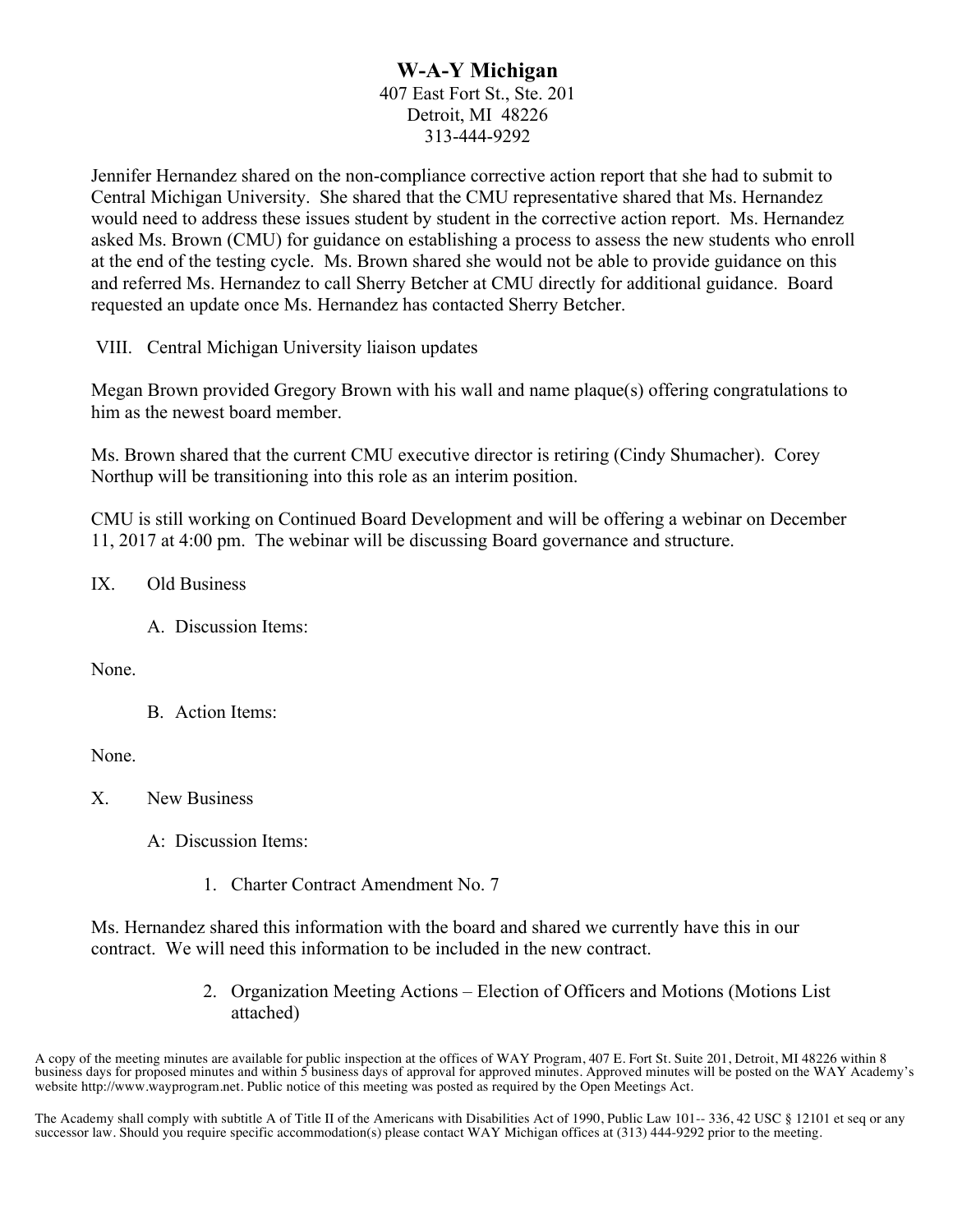# **W-A-Y Michigan** 407 East Fort St., Ste. 201 Detroit, MI 48226 313-444-9292

3. Q&A for potential new board members

David Frankel spoke to the board and shared his background information. Mr. Frankel has retired from Wayne RESA, and worked in the curriculum technology department. Currently reviewing grants for the US Department of Education. Also working for AdvancEd working with them on accreditation reviews and teaching at Marygrove College and Madonna University. The board asked numerous questions such as whether or not he would have the time commitment, and board asked Mr. Frankel what he could bring to the table. Mr. Frankel responded to the board's questions. Mr. Frankel inquired as to what type of board member the board is looking for and asked if the Board is evaluated by CMU? The Board and CMU representative Megan Brown responded to Mr. Frankel's questions.

Amy Long spoke to the board. The board inquired as to why Amy wants to be a board member. Amy shared she's served as a board member in the past, however, not on a school board. She shared that she admires what WAY Michigan is doing and would love to be a part of this. Ms. Long shared on her vision as a WAY Michigan board member. Ms. Long's background is in continuous improvement, which entails systematic problem solving. Has served as manager/team leader in previous employment. Ms. Long enjoys event planning and has served in this role as well. Ms. Long asked if the board would share what the HERO curriculum entails. Ms. Hernandez shared HERO information with Ms. Long. Additional questions and answers were discussed between Ms. Long and the board.

- B: Action Items:
	- 1. Approve Charter Contract Amendment No. 7

It was moved by Christine Muscat and seconded by Gregory Brown to approve the Charter Contract Amendment No. 7 as presented. Approved unanimously.

2. Elect Officers and address organizational business (Motions List)

It was moved by Christine Muscat and seconded by Gregory Brown to approve the Motions List as amended. Approved unanimously.

XI. Call to the Public

This meeting is a meeting of the Board of W-A-Y Michigan in public for the purpose of conducting the School District's business and is not to be considered a public community meeting. We now invite members of the public to address the Board and share any thoughts or concerns. Comments should only be addressed to the person chairing this meeting, and per Board policy should be no longer than three minutes.

#### None.

A copy of the meeting minutes are available for public inspection at the offices of WAY Program, 407 E. Fort St. Suite 201, Detroit, MI 48226 within 8 business days for proposed minutes and within 5 business days of approval for approved minutes. Approved minutes will be posted on the WAY Academy's website http://www.wayprogram.net. Public notice of this meeting was posted as required by the Open Meetings Act.